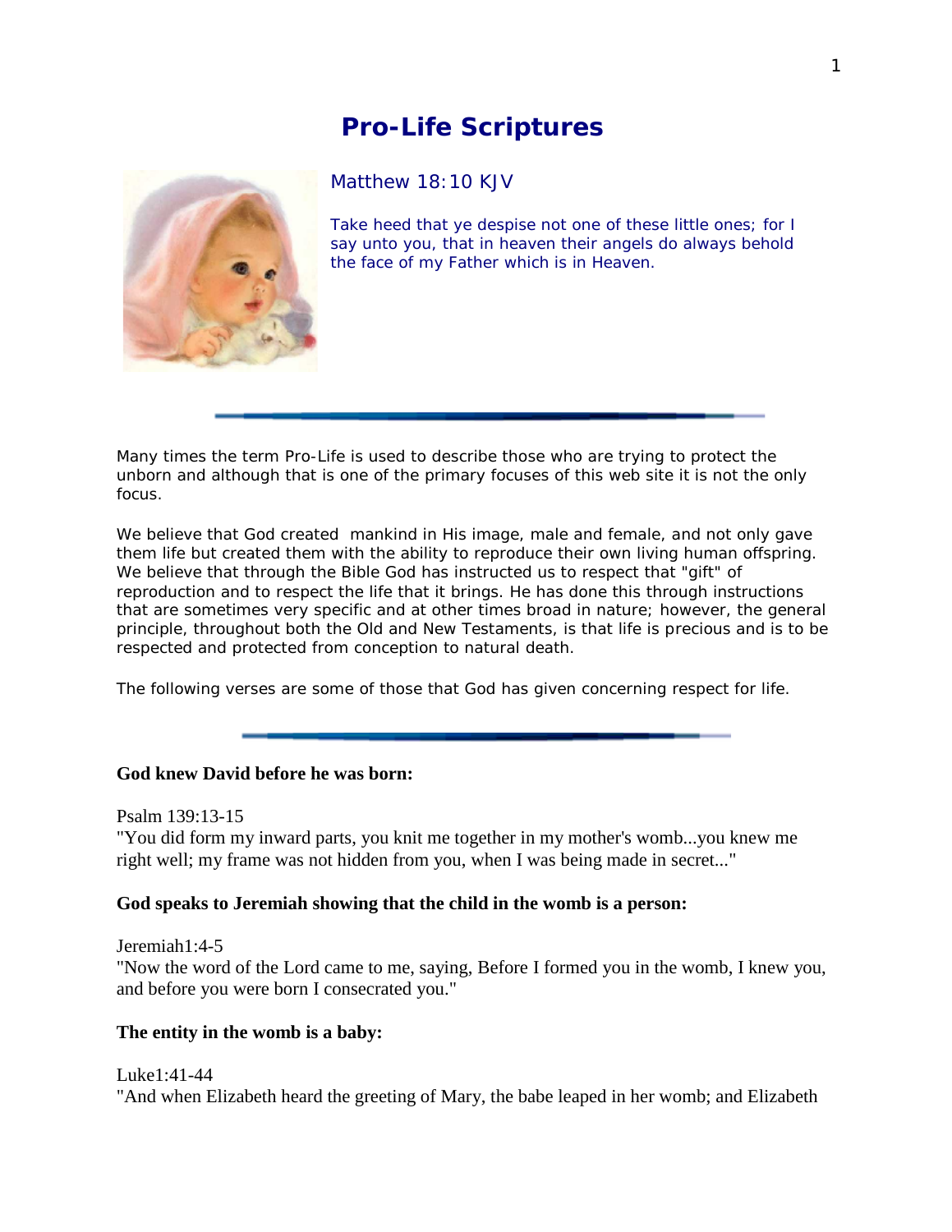was filled with the Holy Spirit and she exclaimed with a loud cry, "Blessed are you among women, and blessed is the fruit of your womb. And why is this granted me, that the mother of my Lord should come to me? For behold, when the voice of your greeting came to my ears, the babe in my womb leaped for joy."

This is the same word (brephos) Luke uses in Luke 2:12,16 "You will find a **baby** lying in a manger." Luke 18:15,16 meaning infants and 1 Peter 2:2 "newborn babes."

## **The following concerning John the Baptist:**

Luke 1:15

"He will be filled with the Holy Spirit, even before his birth."

# **God knows the personalities of the unborn:**

Genesis 25:23 "two nations are in thy womb" (Jacob and Esau) "and two manner of people."

## **Paul writes:**

Galatians 1:15 "But when He had set me apart before I was born...and had called me through His grace."

Consider the most unique person of all, our Savior Jesus Christ. Unique as He is, the scriptures tell us that in His human nature He was to be like us in every way.

Hebrews 2:17

"Therefore, He had to be made like His brethren in every respect, so that He might become a merciful and faithful high priest."

Is there any question of Jesus' personhood before birth? From the moment of conception to the day He died on the cross He lived in humanness like you and I.

### **What is man's (mankind's) worth:**

Genesis 1:27 "God created man in His own image."

Job 10:12 "Thou hast granted me life."

Psalm 8

"When I consider Thy heavens, the Works of thy fingers, The moon and the stars, which Thou hast ordained; What is man, that Thou doest take thought of him? And the son of man, that Thou dost care for him? Yet Thou hast made him a little lower than God, And dost crown him with glory and majesty! Thou dost make him to rule over the works of Thy hands; Thou hast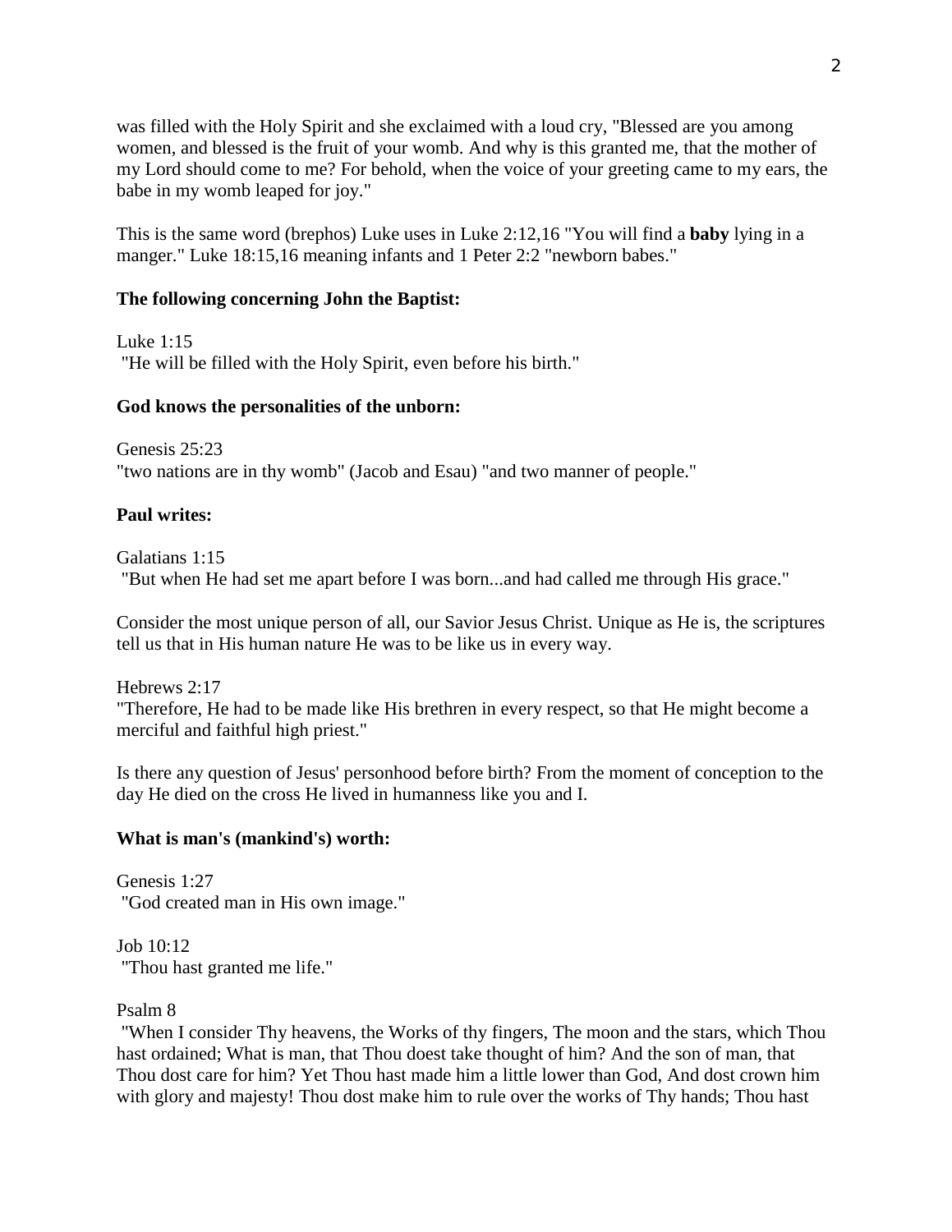put all things under his feet.... Oh Lord our Lord, How majestic is Thy name in all the earth."

# **Our attitude towards our fellow human beings:**

(Living Bible Version) Proverbs 24:11-12

"Rescue those who are unjustly sentenced to death; don't stand back and let them die. Don't try to disclaim responsibility by saying you didn't know about it."

# **Murder is forbidden:**

Jeremiah 7:6, 22:3,17 and Exodus 23:7 "shed not innocent blood."

Proverbs 6:16-17 "The Lord hates hands that shed innocent blood."

Exodus 20:13 "Thou shalt not kill."

Matthew 5:21 "Ye have heard that it was said by them of old time, Thou shalt not kill..."

# **Unrepentant murderers will be punished by God:**

Revelations 21:8

"But the fearful, and unbelieving, and the abominable, and murderers, and whoremongers, and sorcerers, and idolaters, and all liars, shall have their part in the lake which burneth of fire and brimstone: which is the second death."

Revelations 22:15 "For without are dogs, and sorcerers, and whoremongers, and murderers, and idolaters, and whosoever loveth and maketh a lie."

# **Murderers are to be executed:**

Genesis 9:6 "Whoso sheddeth man's blood, by man shall his blood be shed, for in the image of God made He man."

# **Children are a blessing from God:**

Genesis 25:21

"And Isaac intreated the Lord for his wife, because she was barren: and the Lord was intreated of him, and Rebecca his wife conceived."

Genesis 33:5